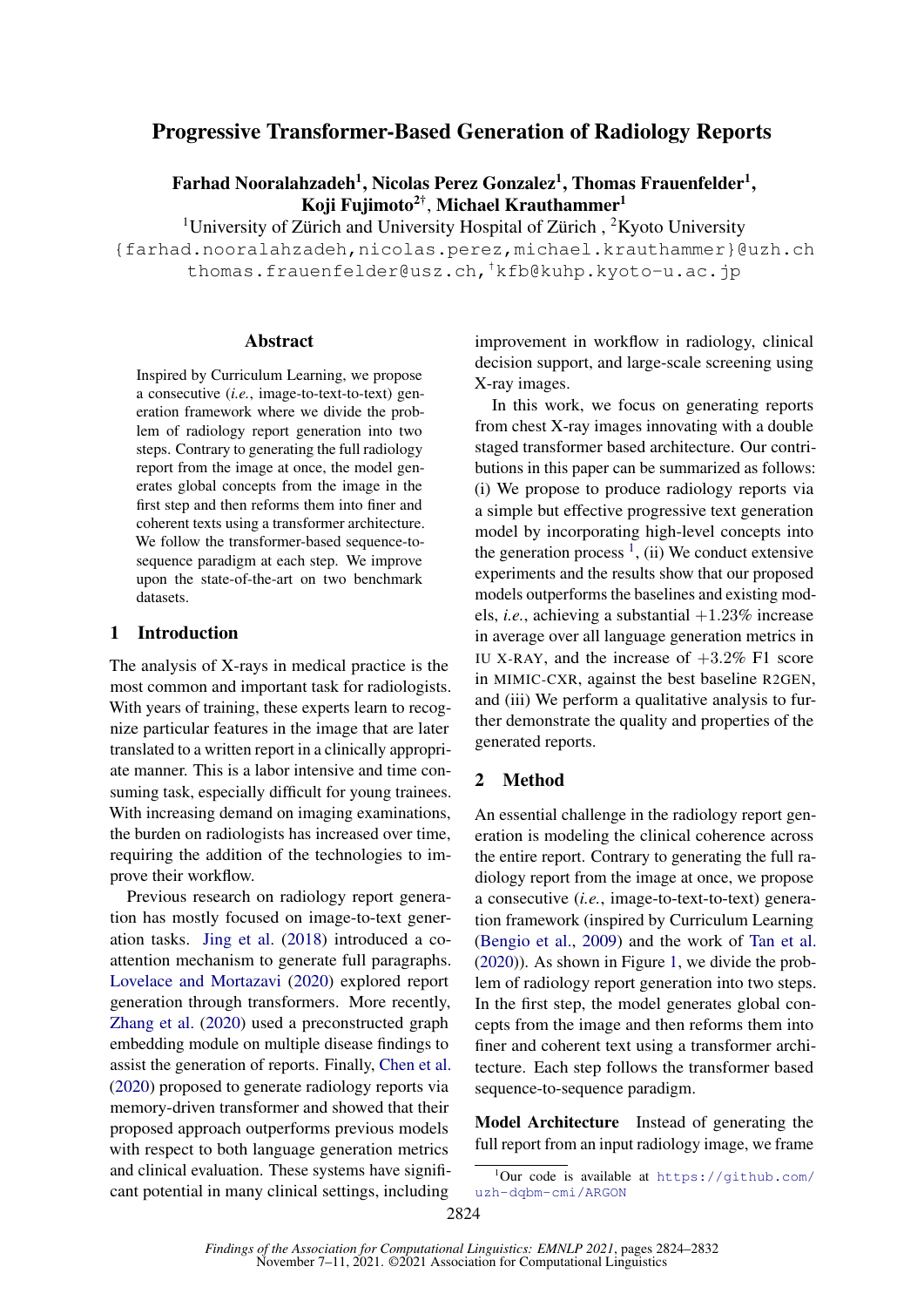<span id="page-1-0"></span>

Figure 1: Overview of our proposed framework

the generation process such as:  $X \to C \to Y$ , where  $X = \{x_1, x_2, ..., x_S\}, x_s \in \mathbb{R}^d$ . X is a radiology image and  $x_s$  is a sequence of patch features extracted from visual extractor and  $d$  is the size of the feature vectors.  $C = \{c_1, c_2, ..., c_T\},\$  $c_t \in \mathbb{V}$ , and  $Y = \{y_1, y_2, ..., y_{T'}\}$ ,  $y_{t'} \in \mathbb{V}'$ , are the generated tokens at intermediate and final steps, respectively.  $T$  and  $T'$  are the length of generated tokens and  $V$ ,  $V'$  are the vocabulary of all possible tokens at each step. Our framework can be partitioned into three major components such as: 1) A visual backbone 2) An intermediate encoderdecoder as a visual language model (ViLM) and 3) A final encoder-decoder as a language model (LM).

Visual Backbone Given a set of radiology images  $(I)$ , the visual backbone extracts the visual features  $X$  and results in the source sequence  ${x_1, x_2, ..., x_s}$  for the subsequent visual language model. The visual backbone can be formulated based on pre-trained Convolutional Neural Networks (CNN), e,g., DenseNet [\(Huang et al.,](#page-5-4) [2016\)](#page-5-4), VGG [\(Simonyan and Zisserman,](#page-5-5) [2015\)](#page-5-5) or ResNet [\(He et al.,](#page-4-2) [2016\)](#page-4-2). We find DenseNet to be more effective in our generation task and therefore use it as our based visual feature extractor.

Visual Language Model (ViLM) We adapt a state-of-the-art image captioning model, Meshed-Memory Transformer ( $\mathcal{M}^2$  Tr.), introduced by [\(Cor](#page-4-3)[nia et al.,](#page-4-3) [2020\)](#page-4-3) for the intermediate step of our architecture.  $\mathcal{M}^2$  TR. is a transformer [\(Vaswani](#page-5-6) [et al.,](#page-5-6) [2017\)](#page-5-6) based model which presents two adjustments that leveraged the performance of the model: Memory Augmented Encoder and Meshed Decoder. Memory Augmented Encoder extends the set of keys and values in the encoder with additional "slots" to extract a priori information. The priori information is not based on the input; it is encoded in

learnable vectors, which are concatenated to keys and values and can be directly updated via SGD. Unlike the original decoder block in transformer, which only performs a cross-attention between the last encoding layer and the decoding layers, the  $\mathcal{M}^2$ TR. presents a meshed connection with all encoding layers. We refer the reader to [Cornia et al.](#page-4-3) [\(2020\)](#page-4-3) for a detailed description of the Meshed-Memory Transformer.

Given the visual language model structure, the objective of the intermediate generation phase can be formalized as :  $\overline{f}$ 

$$
p_{\theta}(C \mid I) = \prod_{t=1}^{I} p_{\theta}(c_t \mid c_{< t}, I)
$$

where C at the intermediate step is the high-level context that contains informative and important tokens to serve as skeletons for the following enrichment process. To train the ViLM , we maximize the conditional log-likelihood  $\sum_{t=1}^{T} \log p_{\theta}(C | I)$ on the training data to find the optimized  $\theta^*$ .

Language Model The third component of our architecture is also based on the transformer as a sequence-to-sequence model that follows the conditional probability as:

$$
p_{\theta'}(Y|C) = \prod_{t'}^{T'} p_{\theta'}(y_{t'}|y_{<}t'} | f_{\theta'}(C))
$$

where  $f_{\theta}$  is an encoder that transforms the input sequence (*e.g.*, high-level context) into another representation that are used by the language model  $p_{\theta}$  at decoding step. We employed BART [\(Lewis](#page-5-7) [et al.,](#page-5-7) [2020\)](#page-5-7) as a pre-trained language model and fine-tune on our target domain. BART includes a BERT-like encoder and GPT2-like decoder. It has an autoregressive decoder and can be directly fine tuned for sequence generation tasks such as paraphrasing and summarization. Similar to the previous module, to train the LM, we maximize the conditional likelihood  $\sum_{t}^{T'}$  $\frac{T}{t'}\log p_{\theta'}(Y \mid C)$  using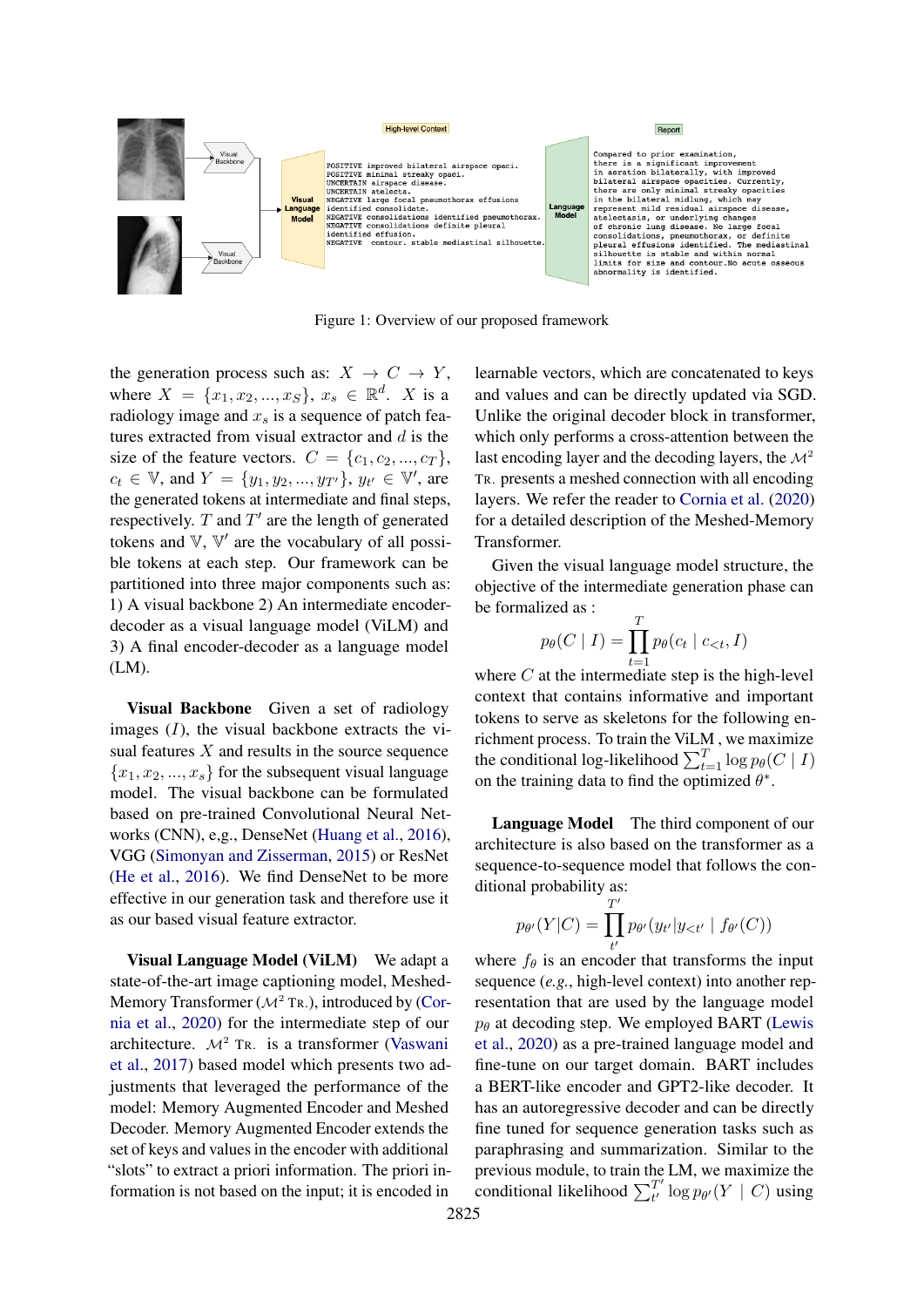|             |  | <b>Algorithm 1:</b> Training the Progressive |
|-------------|--|----------------------------------------------|
|             |  | Transformer-Based Generation of Radiol-      |
| ogy Reports |  |                                              |

Input: Radiology Reports *R* and Images *I*, Pretrained CNNs Model *DensNet-121*, Pretrained LM *BART*

<sup>1</sup> Extract a high-level context *C* from Radiology Reports *R*

<sup>2</sup> Fine-tune ViLM and LM independently

Output: Fine-tuned ViLM and LM for report generation from Images *I* in a progressive manner

<span id="page-2-0"></span>the training set.

Training Algorithm [1](#page-2-0) shows the training steps of our proposed architecture. We first extract a high-level context  $C$  for each report in training dataset (see Figure [1\)](#page-1-0). To do so, we employed MIRQI tools implemented by [Zhang et al.](#page-5-2) [\(2020\)](#page-5-2). Each training report is processed with disease word extraction, negation/uncertainty extraction, and attributes extraction based on dependency graph parsing. A similar method proposed in NegBio [\(Peng](#page-5-8) [et al.,](#page-5-8) [2018\)](#page-5-8) and CheXpert [\(Irvin et al.,](#page-5-9) [2019\)](#page-5-9) for entity extraction and rule based negation detection is adopted in MIRQI. Then, we construct independent training data for each stage, *i.e.*, fine-tuning of the ViLM and LM. More concretely, given training pairs  $(I, C)$ , we fine-tune ViLM. On the other hand, the BART is fine-tuned by using training pairs  $(C, R)$  in the LM stage. Having fine-tuned the ViLM and LM, the model first generates the intermediate context and subsequently generates the full radiology report by adding finer-grained details at the final stage.

### 3 Experiments

Datasets We examine our proposed framework on two datasets as follows: i) IU X-RAY [\(Demner-](#page-4-4)[Fushman et al.,](#page-4-4) [2015\)](#page-4-4), a public radiology dataset that contains 7,470 chest X-ray images and 3,955 radiology reports, each report is associated with one frontal view chest X-ray image and optionally one lateral view image, ii) MIMIC-CXR [\(Johnson](#page-5-10) [et al.,](#page-5-10) [2019\)](#page-5-10), a large publicly available database of labeled chest radiographs that contains 473,057 chest X-ray images and 206,563 reports. In order to compare our method with previous works, we use

the available split on two datasets (*i.e.*, the IU X-RAY and MIMIC-CXR splits available in [Chen et al.](#page-4-0)  $(2020).$  $(2020).$ <sup>[2](#page-2-1)</sup>

Evaluation Metrics The evaluation of the models is preformed using general NLG metrics including BLUE [\(Papineni et al.,](#page-5-11) [2002\)](#page-5-11), METEOR [\(Denkowski and Lavie,](#page-4-5) [2011\)](#page-4-5) and ROUGE-L [\(Lin,](#page-5-12) [2004\)](#page-5-12). However, to address the shortcoming of the conventional NLG metrics in medical abnormality detection [\(Liu et al.,](#page-5-13) [2019;](#page-5-13) [Lovelace and Mortazavi,](#page-5-1) [2020;](#page-5-1) [Chen et al.,](#page-4-0) [2020\)](#page-4-0), we also report clinical efficacy (CE) metrics that compare CheXpert extracted labels for the generated and reference reports<sup>[3](#page-2-2)</sup>. To alleviate randomness of the scores, the mean of five different runs are reported.

Baselines We consider the following baselines in our evaluation process: (i) TRANSFORMER: The vanilla transformer is employed in the ViLM component to generate radiology reports in a standard manner, and (ii)  $\mathcal{M}^2$  Tr.: The Meshed-Memory Transformer is used in the ViLM component to generate text without progressive style.

Moreover, we compare our model with previous studies reported in [Chen et al.](#page-4-0) [\(2020\)](#page-4-0), *e.g.*, ST [\(Vinyals et al.,](#page-5-14) [2015\)](#page-5-14), ATT2IN [\(Rennie et al.,](#page-5-15) [2017\)](#page-5-15), ADAATT [\(Lu et al.,](#page-5-16) [2017\)](#page-5-16), TOPDOWN [\(Ander](#page-4-6)[son et al.,](#page-4-6) [2018\)](#page-4-6), COATT [\(Jing et al.,](#page-5-0) [2018\)](#page-5-0), HRGR [\(Li et al.,](#page-5-17) [2018\)](#page-5-17), CMAS-R<sup>L</sup> [\(Jing et al.,](#page-5-18) [2019\)](#page-5-18) and R2GEN [\(Chen et al.,](#page-4-0) [2020\)](#page-4-0) (see Section [A](#page-6-0) in appendix for more detail). For reproducibility, the model configuration and training are described in Section [B](#page-6-1) of the Appendix.

#### 4 Results and Discussion

Effect of progressive generation To show the effectiveness of our model, we conduct experiments with baseline models, including our proposed model (*i.e.*,  $\mathcal{M}^2$  TR. PROGRESSIVE ) as re-ported in Table [1.](#page-3-0) The results shows that  $\mathcal{M}^2$  TR. provides better performance than the vanilla transformer which confirms the validity of incorporating memory matrices in the encoder and meshed connectivity between encoding and decoding modules. Our progressive model consistently outperforms the standard and single-stage ViLMs by a large margin on almost all metrics in both benchmark datasets, which clearly highlights the benefits of

<span id="page-2-2"></span><span id="page-2-1"></span><sup>2</sup><https://github.com/cuhksz-nlp/R2Gen>

<sup>3</sup>[https://github.com/MIT-LCP/mimic-cxr/](https://github.com/MIT-LCP/mimic-cxr/tree/master/txt) [tree/master/txt](https://github.com/MIT-LCP/mimic-cxr/tree/master/txt)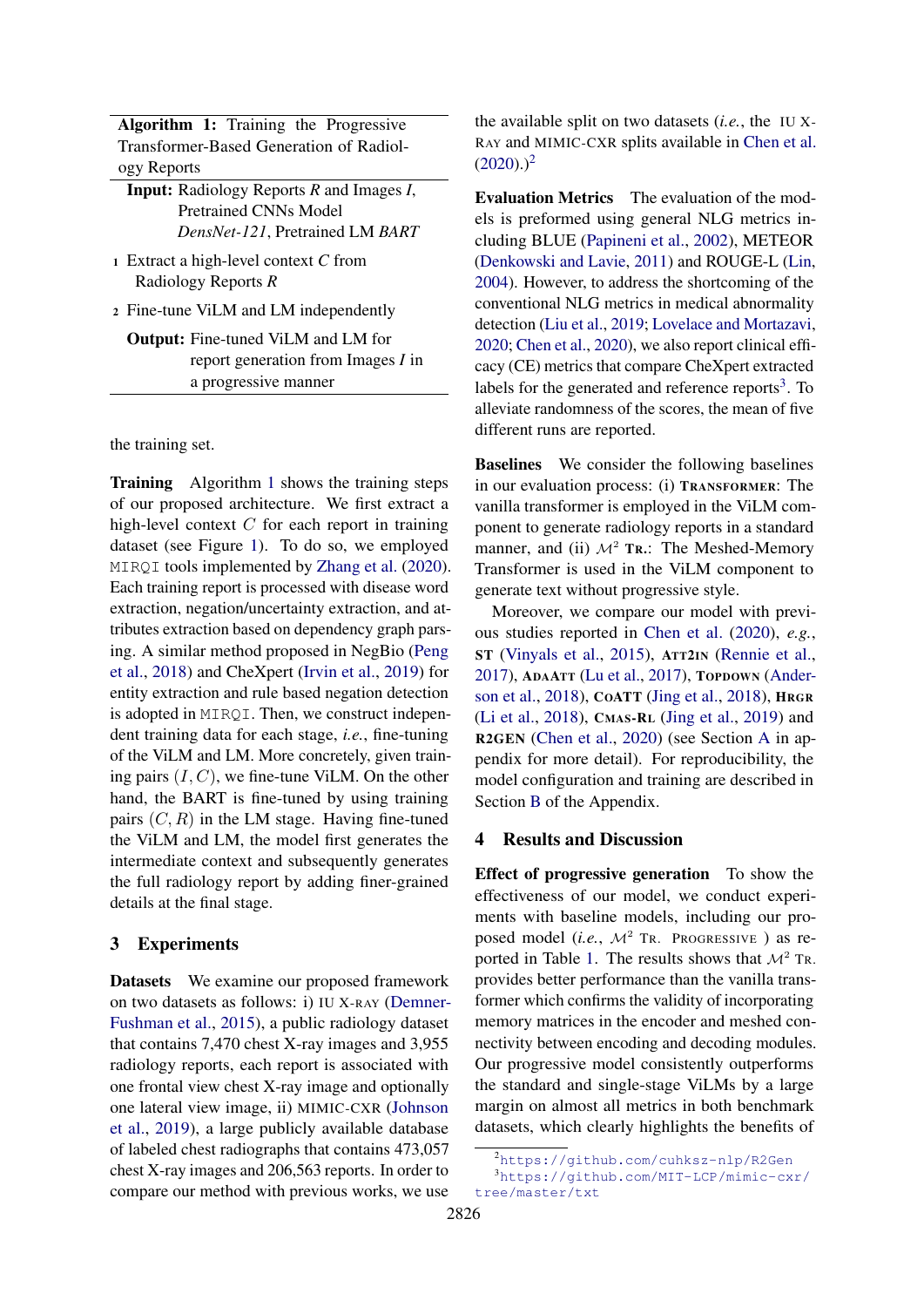<span id="page-3-0"></span>

|             | <b>MODEL</b>                                                                          | <b>NLG METRICS</b> |  |  |  |  |                                                                         | <b>CE METRICS</b> |  |                |
|-------------|---------------------------------------------------------------------------------------|--------------------|--|--|--|--|-------------------------------------------------------------------------|-------------------|--|----------------|
| <b>DATA</b> |                                                                                       |                    |  |  |  |  | BL-1 BL-2 BL-3 BL-4 MTR RG-L                                            | $\mathbf{P}$      |  | F <sub>1</sub> |
| IU          | <b>TRANSFORMER</b>                                                                    |                    |  |  |  |  | 0.388 0.246 0.176 0.133 0.163 0.340                                     |                   |  |                |
|             | $X-RAY \mid M^2 TR$ .                                                                 |                    |  |  |  |  | $0.475$ 0.301 0.228 0.180 0.169 0.373                                   |                   |  |                |
|             | $\mathcal{M}^2$ Tr. Progressive 0.486 0.317 0.232 0.173 0.192 0.390                   |                    |  |  |  |  |                                                                         |                   |  |                |
|             | MIMIC TRANSFORMER                                                                     |                    |  |  |  |  | $0.305$ $0.188$ $0.126$ $0.092$ $0.128$ $0.264$ $0.313$ $0.224$ $0.261$ |                   |  |                |
|             | $-CXR$ $ \mathcal{M}^2 TR$ .                                                          |                    |  |  |  |  | $0.361$ $0.221$ $0.146$ $0.101$ $0.139$ $0.266$ $0.324$ $0.241$ $0.276$ |                   |  |                |
|             | $\mathcal{M}^2$ Tr. Progressive 0.378 0.232 0.154 0.107 0.145 0.272 0.240 0.428 0.308 |                    |  |  |  |  |                                                                         |                   |  |                |

Table 1: The performance of baseline and our progressive model on the test sets of IU X-RAY and MIMIC-CXR datasets with respect to NLG and CE metrics. BL-n denotes BLEU score using up to n-grams; MTR and RG-L denote METEOR and ROUGE-L, respectively. The performance of all models is averaged from five runs.

the progressive generation strategy. However the precision of the progressive model is lower than the baselines. We observe that the progressive generation produces long reports mostly by adding the abnormality mentions in negation mode (*e.g.*, *No evidence of pneumonia*, *There is no pneumothorax* ), therefore it increases the number of false positives (FPs) in the CE metrics.

In Table [2,](#page-4-7) we compare our full model (*i.e.*,  $\mathcal{M}^2$ TR. PROGRESSIVE) with the previous works on the same datasets. In general, memory based transformer methods offer significant improvements across all metrics compared to the recurrent neural networks (RNNs) based architectures. This is illustrated by comparing R2GEN,  $\mathcal{M}^2$  TR. and our full model with the other techniques (see also Table [1\)](#page-3-0). Our model achieves competitive results compare to R2GEN, *i.e.*, +1.23% average on all NLG metrics in IU X-RAY,  $+0.83\%$  and  $+3.2\%$  average on all NLG metrics and F1 score, respectively, in the MIMIC-CXR dataset. This indicates the benefits of using the  $\mathcal{M}^2$  TR. together with our progressive strategy in the radiology reports generation task. We hypothesise that the use of MIRQI in the intermediate context generation provides informative and high-quality plans which results in reasonable descriptions for clinical abnormalities in the last generation stage.

Analysis As a qualitative analysis to explain the effectiveness of our progressive model, we examine some of the generated reports with their references from the MIMIC-CXR test dataset (see Figure [2](#page-8-0) in the Appendix). We show the text alignments between the reference text and generated one with the same colors. It can be seen in the top two examples the progressive model is able to provide reports aligned with the reference texts where the

baseline model fails to cover them, *e.g.*, *post median sternotomy*, and *mitral valve replacement*, *The mediastinal contours*, *enlargement of the cardiac silhouette*, *bilateral pleural effusions* and *compressive atelectasis* in the top two examples are not generated by  $\mathcal{M}^2$  Tr.. Although our model shows improvements in the NLG and CE metrics evaluation, it still fails to generate clinically coherent and error-free reports. For example, in the third example of Figure [2,](#page-8-0) the *mild pulmonary edema* is incorrect since the *No new parenchymal opacities* in the reference implies negative pulmonary edema. Furthermore, the sentence *left plueral effusion* in the last example is not consistent with the previous text *bilateral pleural effusion*. Additionally, the examples in Figure [2](#page-8-0) contain a comparison of study against to the previous study such as *As compared to the previous ...* and *In comparison with the study ...* in the generated reports. This is a little surprising since the model does not have any clue about the previous report of a patient in its design. It can be attributed to the fact that these template sentences are more frequent in the training set. The examples also show that the progressive model generates a more comprehensive report compare to the baseline.It includes occasionally the extra mentions of medical terms compared to the reference text (*e.g.*, *There is no focal consolidation* and *No evidence of pneumonia* in examples 1 and 3, respectively), which result in false-positive mention of observations in the CheXpert labeler of the CE metrics.

# 5 Conclusion

We propose to produce radiology report via a simple but effective progressive text generation model by incorporating high-level concepts into the generation process. The experimental results show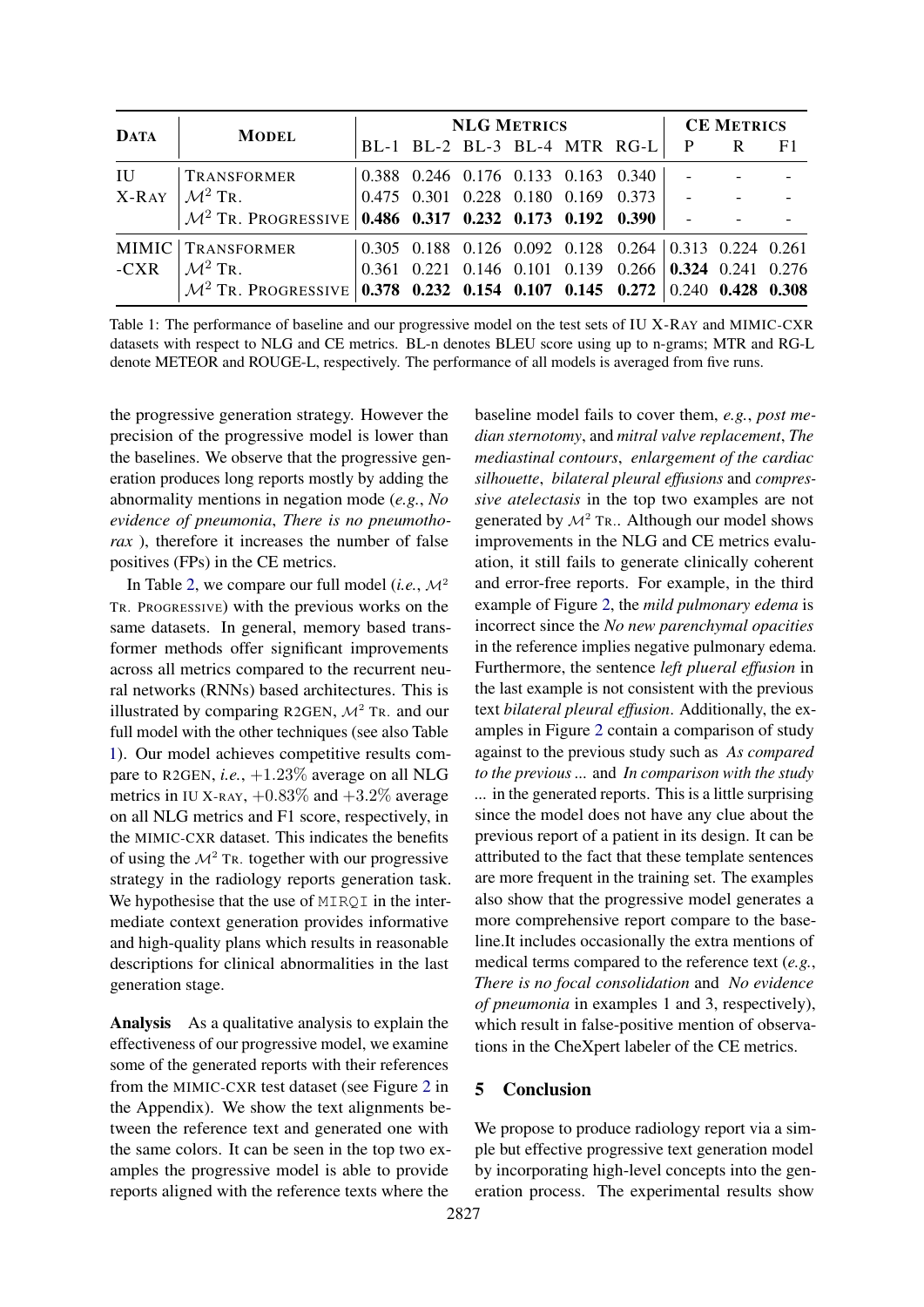<span id="page-4-7"></span>

|                        | <b>MODEL</b>                                                                          | <b>NLG METRICS</b> |                               |  |  |                                                       |       |   | <b>CE METRICS</b> |    |  |
|------------------------|---------------------------------------------------------------------------------------|--------------------|-------------------------------|--|--|-------------------------------------------------------|-------|---|-------------------|----|--|
| <b>DATA</b>            |                                                                                       |                    |                               |  |  | BL-1 BL-2 BL-3 BL-4 MTR RG-L                          |       | P | R                 | F1 |  |
| IU<br>X-RAY            | $ST^{\odot}$                                                                          |                    | 0.216 0.124 0.087 0.066       |  |  |                                                       | 0.306 |   |                   |    |  |
|                        | $ATT2IN^{\odot}$                                                                      |                    | 0.224 0.129 0.089 0.068       |  |  |                                                       | 0.308 |   |                   |    |  |
|                        | $ADAATT$ <sup>O</sup>                                                                 |                    | 0.220 0.127 0.089 0.068       |  |  | $\blacksquare$                                        | 0.308 |   |                   |    |  |
|                        | COATT <sup>°</sup>                                                                    |                    | 0.455 0.288 0.205 0.154       |  |  | $\mathbf{r}$                                          | 0.369 |   |                   |    |  |
|                        | $HRGR^{\odot}$                                                                        |                    | 0.438 0.298 0.208 0.151       |  |  | $\omega$                                              | 0.322 |   |                   |    |  |
|                        | $CMAS-RL^{\odot}$                                                                     |                    | 0.464 0.301 0.210 0.154       |  |  | $\blacksquare$                                        | 0.362 |   |                   |    |  |
|                        | $R2GEN^{\odot}$                                                                       |                    | 0.470 0.304 0.219 0.165 0.187 |  |  |                                                       | 0.371 |   |                   |    |  |
|                        | $\mathcal{M}^2$ Tr. Progressive                                                       |                    |                               |  |  | 0.486 0.317 0.232 0.173 0.192 0.390                   |       |   |                   |    |  |
| <b>MIMIC</b><br>$-CXR$ | $ST^{\oplus}$                                                                         |                    |                               |  |  | 0.299 0.184 0.121 0.084 0.124 0.263 0.249 0.203 0.204 |       |   |                   |    |  |
|                        | $ATT2IN^{\oplus}$                                                                     |                    |                               |  |  | 0.325 0.203 0.136 0.096 0.134 0.276                   |       |   | 0.322 0.239 0.249 |    |  |
|                        | $ADAATT^{\oplus}$                                                                     | 0.299              |                               |  |  | 0.185 0.124 0.088 0.118 0.266                         |       |   | 0.268 0.186 0.181 |    |  |
|                        | To <b>POOWN</b>                                                                       | 0.317              |                               |  |  | $0.195$ $0.130$ $0.092$ $0.128$ $0.267$               |       |   | 0.320 0.231 0.238 |    |  |
|                        | $R2GEN$ <sup>O</sup>                                                                  |                    |                               |  |  | 0.353 0.218 0.145 0.103 0.142 0.277                   |       |   | 0.333 0.273 0.276 |    |  |
|                        | $\mathcal{M}^2$ Tr. Progressive 0.378 0.232 0.154 0.107 0.145 0.272 0.240 0.428 0.308 |                    |                               |  |  |                                                       |       |   |                   |    |  |

Table 2: Comparisons of our full model with previous studies on the test sets of IU X-RAY and MIMIC-CXR with respect to language generation (NLG) and clinical efficacy (CE) metrics.  $\odot$  refers to the result that is directly cited from the original paper and  $\oplus$  represents the replicated results reported on [Chen et al.](#page-4-0) [\(2020\)](#page-4-0).

that our proposed model outperforms the baselines and a wide range of radiology report generation methods, in terms of language generation and clinical efficacy metrics. Further, the manual analysis demonstrates the ability of the model to produce long and more clinically coherent reports, however there is still room for improvement.

### Acknowledgements

This research has received funding from the Kyoto University-University of Zurich Joint Funding Program. The authors would also like to thank the anonymous reviewers for their feedback.

## References

- <span id="page-4-6"></span>Peter Anderson, Xiaodong He, Chris Buehler, Damien Teney, Mark Johnson, Stephen Gould, and Lei Zhang. 2018. Bottom-Up and Top-Down Attention for Image Captioning and Visual Question Answering. In *Proceedings of the IEEE conference on computer vision and pattern recognition*, pages 6077– 6086.
- <span id="page-4-1"></span>Yoshua Bengio, Jérôme Louradour, Ronan Collobert, and Jason Weston. 2009. [Curriculum learning.](https://doi.org/10.1145/1553374.1553380) In *Proceedings of the 26th Annual International Conference on Machine Learning*, ICML '09, page 41–48, New York, NY, USA. Association for Computing Machinery.
- <span id="page-4-0"></span>Zhihong Chen, Yan Song, Tsung-Hui Chang, and Xiang Wan. 2020. [Generating radiology reports via](https://doi.org/10.18653/v1/2020.emnlp-main.112) [memory-driven transformer.](https://doi.org/10.18653/v1/2020.emnlp-main.112) In *Proceedings of the 2020 Conference on Empirical Methods in Natural Language Processing (EMNLP)*, pages 1439–1449, Online. Association for Computational Linguistics.
- <span id="page-4-3"></span>Marcella Cornia, Matteo Stefanini, Lorenzo Baraldi, and Rita Cucchiara. 2020. Meshed-Memory Transformer for Image Captioning. In *Proceedings of the IEEE/CVF Conference on Computer Vision and Pattern Recognition*.
- <span id="page-4-4"></span>Dina Demner-Fushman, Marc D Kohli, Marc B Rosenman, Sonya E Shooshan, Laritza Rodriguez, Sameer Antani, George R Thoma, and Clement J McDonald. 2015. [Preparing a collection of radiology ex](https://doi.org/10.1093/jamia/ocv080)[aminations for distribution and retrieval.](https://doi.org/10.1093/jamia/ocv080) *Journal of the American Medical Informatics Association*, 23(2):304–310.
- <span id="page-4-5"></span>Michael Denkowski and Alon Lavie. 2011. [Meteor 1.3:](https://www.aclweb.org/anthology/W11-2107) [Automatic metric for reliable optimization and eval](https://www.aclweb.org/anthology/W11-2107)[uation of machine translation systems.](https://www.aclweb.org/anthology/W11-2107) In *Proceedings of the Sixth Workshop on Statistical Machine Translation*, pages 85–91, Edinburgh, Scotland. Association for Computational Linguistics.
- <span id="page-4-2"></span>Kaiming He, Xiangyu Zhang, Shaoqing Ren, and Jian Sun. 2016. [Deep residual learning for image recog](https://doi.org/10.1109/CVPR.2016.90)[nition.](https://doi.org/10.1109/CVPR.2016.90) In *2016 IEEE Conference on Computer Vision and Pattern Recognition, CVPR 2016, Las Vegas, NV, USA, June 27-30, 2016*, pages 770–778. IEEE Computer Society.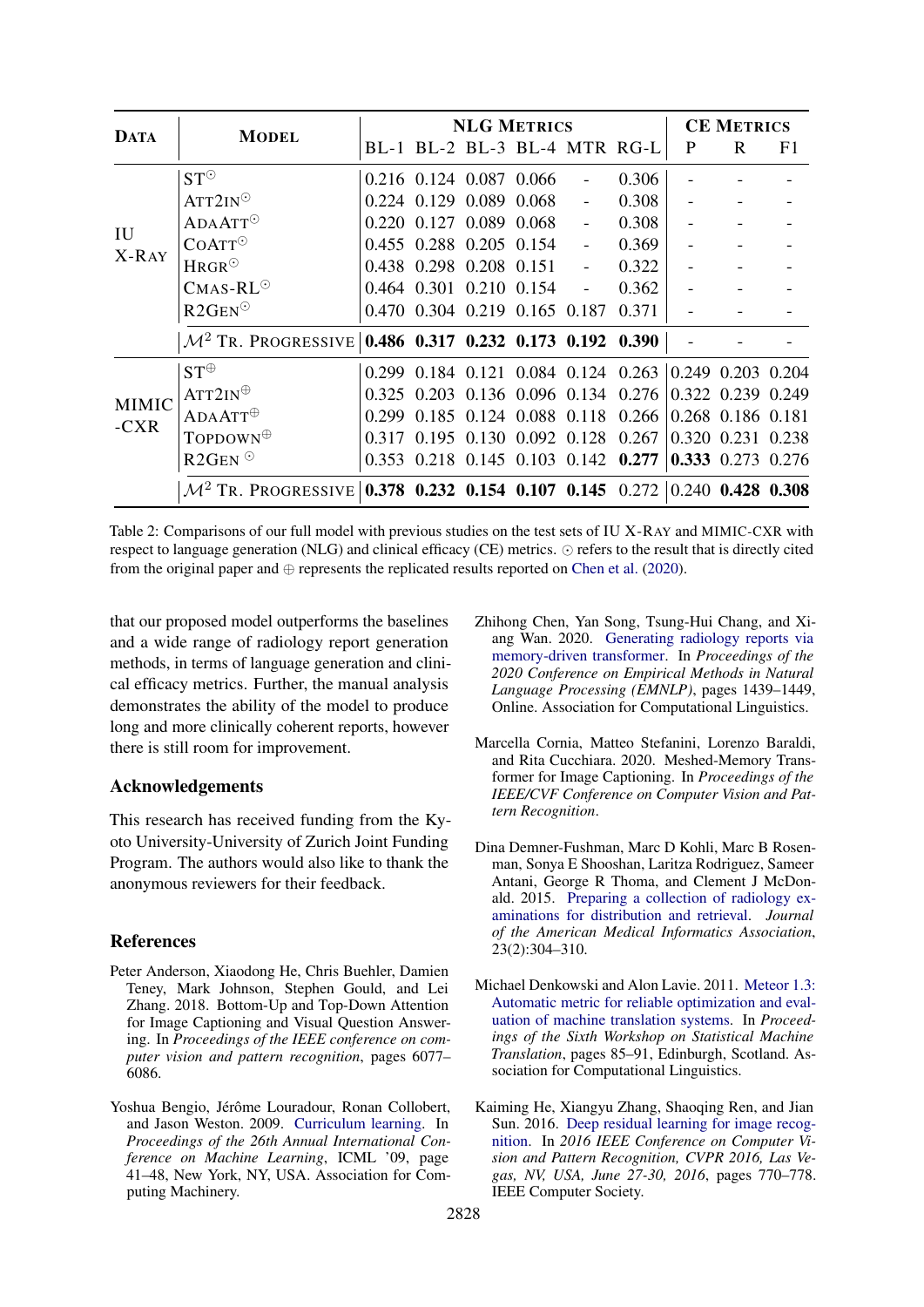- <span id="page-5-4"></span>Gao Huang, Zhuang Liu, and Kilian Q. Weinberger. 2016. [Densely connected convolutional networks.](http://arxiv.org/abs/1608.06993) *CoRR*, abs/1608.06993.
- <span id="page-5-9"></span>Jeremy Irvin, Pranav Rajpurkar, Michael Ko, Yifan Yu, Silviana Ciurea-Ilcus, Chris Chute, Henrik Marklund, Behzad Haghgoo, Robyn Ball, Katie Shpanskaya, et al. 2019. Chexpert: A large chest radiograph dataset with uncertainty labels and expert comparison. In *Proceedings of the AAAI Conference on Artificial Intelligence*, volume 33, pages 590–597.
- <span id="page-5-18"></span>Baoyu Jing, Zeya Wang, and Eric Xing. 2019. Show, Describe and Conclude: On Exploiting the Structure Information of Chest X-ray Reports. In *Proceedings of the 57th Annual Meeting of the Association for Computational Linguistics*, pages 6570–6580.
- <span id="page-5-0"></span>Baoyu Jing, Pengtao Xie, and Eric Xing. 2018. [On the](https://doi.org/10.18653/v1/P18-1240) [automatic generation of medical imaging reports.](https://doi.org/10.18653/v1/P18-1240) In *Proceedings of the 56th Annual Meeting of the Association for Computational Linguistics (Volume 1: Long Papers)*, pages 2577–2586, Melbourne, Australia. Association for Computational Linguistics.
- <span id="page-5-10"></span>Alistair E. W. Johnson, Tom J. Pollard, Seth J. Berkowitz, Nathaniel R. Greenbaum, Matthew P. Lungren, Chih-ying Deng, Roger G. Mark, and Steven Horng. 2019. [MIMIC-CXR: A large pub](http://arxiv.org/abs/1901.07042)[licly available database of labeled chest radiographs.](http://arxiv.org/abs/1901.07042) *CoRR*, abs/1901.07042.
- <span id="page-5-7"></span>Mike Lewis, Yinhan Liu, Naman Goyal, Marjan Ghazvininejad, Abdelrahman Mohamed, Omer Levy, Veselin Stoyanov, and Luke Zettlemoyer. 2020. [BART: Denoising sequence-to-sequence pre](https://doi.org/10.18653/v1/2020.acl-main.703)[training for natural language generation, translation,](https://doi.org/10.18653/v1/2020.acl-main.703) [and comprehension.](https://doi.org/10.18653/v1/2020.acl-main.703) In *Proceedings of the 58th Annual Meeting of the Association for Computational Linguistics*, pages 7871–7880, Online. Association for Computational Linguistics.
- <span id="page-5-17"></span>Yuan Li, Xiaodan Liang, Zhiting Hu, and Eric P Xing. 2018. Hybrid Retrieval-Generation Reinforced Agent for Medical Image Report Generation. In *Advances in neural information processing systems*, pages 1530–1540.
- <span id="page-5-12"></span>Chin-Yew Lin. 2004. [ROUGE: A package for auto](https://www.aclweb.org/anthology/W04-1013)[matic evaluation of summaries.](https://www.aclweb.org/anthology/W04-1013) In *Text Summarization Branches Out*, pages 74–81, Barcelona, Spain. Association for Computational Linguistics.
- <span id="page-5-13"></span>Guanxiong Liu, Tzu-Ming Harry Hsu, Matthew Mc-Dermott, Willie Boag, Wei-Hung Weng, Peter Szolovits, and Marzyeh Ghassemi. 2019. Clinically accurate chest x-ray report generation. In *Machine Learning for Healthcare Conference*, pages 249– 269. PMLR.
- <span id="page-5-1"></span>Justin Lovelace and Bobak Mortazavi. 2020. [Learning](https://doi.org/10.18653/v1/2020.findings-emnlp.110) [to generate clinically coherent chest X-ray reports.](https://doi.org/10.18653/v1/2020.findings-emnlp.110) In *Findings of the Association for Computational Linguistics: EMNLP 2020*, pages 1235–1243, Online. Association for Computational Linguistics.
- <span id="page-5-16"></span>Jiasen Lu, Caiming Xiong, Devi Parikh, and Richard Socher. 2017. Knowing When to Look: Adaptive Attention via A Visual Sentinel for Image Captioning. In *Proceedings of the IEEE conference on computer vision and pattern recognition*, pages 375– 383.
- <span id="page-5-11"></span>Kishore Papineni, Salim Roukos, Todd Ward, and Wei-Jing Zhu. 2002. [Bleu: a method for automatic eval](https://doi.org/10.3115/1073083.1073135)[uation of machine translation.](https://doi.org/10.3115/1073083.1073135) In *Proceedings of the 40th Annual Meeting of the Association for Computational Linguistics*, pages 311–318, Philadelphia, Pennsylvania, USA. Association for Computational Linguistics.
- <span id="page-5-8"></span>Yifan Peng, Xiaosong Wang, Le Lu, M. Bagheri, R. Summers, and Z. Lu. 2018. Negbio: a highperformance tool for negation and uncertainty detection in radiology reports. *AMIA Summits on Translational Science Proceedings*, 2018:188 – 196.
- <span id="page-5-15"></span>Steven J Rennie, Etienne Marcheret, Youssef Mroueh, Jerret Ross, and Vaibhava Goel. 2017. Self-critical Sequence Training for Image Captioning. In *Proceedings of the IEEE Conference on Computer Vision and Pattern Recognition*, pages 7008–7024.
- <span id="page-5-5"></span>Karen Simonyan and Andrew Zisserman. 2015. [Very](http://arxiv.org/abs/1409.1556) [deep convolutional networks for large-scale image](http://arxiv.org/abs/1409.1556) [recognition.](http://arxiv.org/abs/1409.1556) In *3rd International Conference on Learning Representations, ICLR 2015, San Diego, CA, USA, May 7-9, 2015, Conference Track Proceedings*.
- <span id="page-5-3"></span>Bowen Tan, Zichao Yang, Maruan AI-Shedivat, Eric P Xing, and Zhiting Hu. 2020. Progressive generation of long text. *arXiv preprint arXiv:2006.15720*.
- <span id="page-5-6"></span>Ashish Vaswani, Noam Shazeer, Niki Parmar, Jakob Uszkoreit, Llion Jones, Aidan N Gomez, Ł ukasz Kaiser, and Illia Polosukhin. 2017. [Attention is all](https://proceedings.neurips.cc/paper/2017/file/3f5ee243547dee91fbd053c1c4a845aa-Paper.pdf) [you need.](https://proceedings.neurips.cc/paper/2017/file/3f5ee243547dee91fbd053c1c4a845aa-Paper.pdf) In *Advances in Neural Information Processing Systems*, volume 30, pages 5998–6008. Curran Associates, Inc.
- <span id="page-5-14"></span>Oriol Vinyals, Alexander Toshev, Samy Bengio, and Dumitru Erhan. 2015. Show and Tell: A Neural Image Caption Generator. In *Proceedings of the IEEE conference on computer vision and pattern recognition*, pages 3156–3164.
- <span id="page-5-19"></span>Kelvin Xu, Jimmy Ba, Ryan Kiros, Kyunghyun Cho, Aaron C. Courville, R. Salakhutdinov, R. Zemel, and Yoshua Bengio. 2015. Show, attend and tell: Neural image caption generation with visual attention. In *ICML*.
- <span id="page-5-2"></span>Yixiao Zhang, Xiaosong Wang, Ziyue Xu, Qihang Yu, Alan Yuille, and Daguang Xu. 2020. [When radiol](https://doi.org/10.1609/aaai.v34i07.6989)[ogy report generation meets knowledge graph.](https://doi.org/10.1609/aaai.v34i07.6989) *Proceedings of the AAAI Conference on Artificial Intelligence*, 34(07):12910–12917.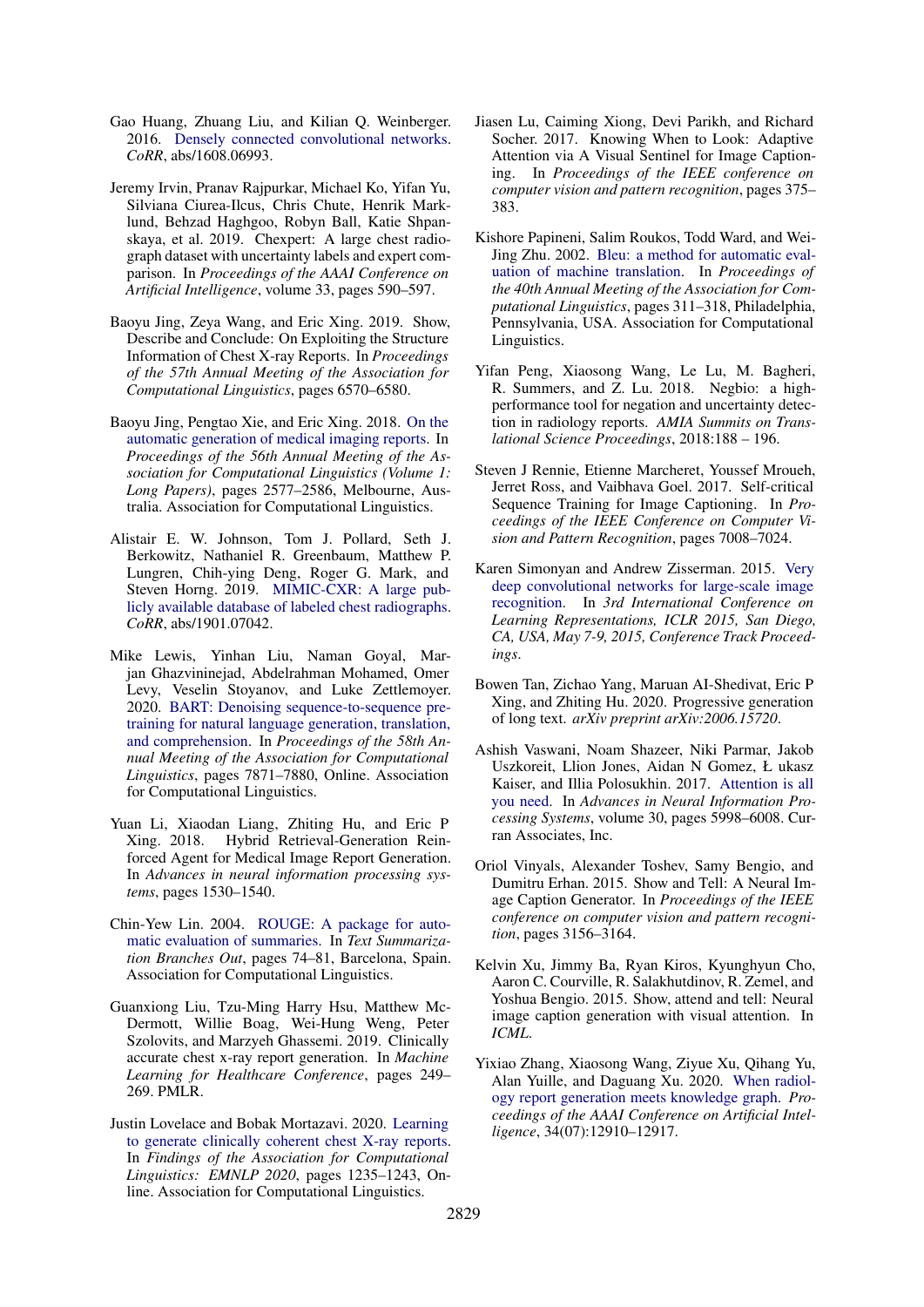# <span id="page-6-0"></span>A Previous Models

- **ST** [\(Vinyals et al.,](#page-5-14) [2015\)](#page-5-14): The model is based on a convolution neural network that encodes an image into a compact representation, followed by a recurrent neural network that generates a corresponding sentence. The model is trained to maximize the likelihood of the sentence given the image.
- ATT2IN [\(Rennie et al.,](#page-5-15) [2017\)](#page-5-15): The CNN-RNN based model which rather than utilizing a static, spatially pooled representation of the image, it employs the attention model. The attention model dynamically re-weight the input spatial (CNN) features to focus on specific regions of the image at each time step. The model considers a modification of the architecture of the attention model for captioning in [Xu et al.](#page-5-19) [\(2015\)](#page-5-19), and input the attentionderived image feature only to the cell node of the LSTM.
- **ADAATT** [\(Lu et al.,](#page-5-16) [2017\)](#page-5-16): It is an adaptive attention encoder-decoder framework which provides a fallback option to the decoder. At each time step, the model decides whether to attend to the image (and if so, to which regions) or to the visual sentinel. The model decides whether to attend to the image and where, in order to extract meaningful information for sequential word generation.
- TOPDOWN [\(Anderson et al.,](#page-4-6) [2018\)](#page-4-6): A combined bottom-up and top-down visual attention mechanism (based on Faster R-CNN). The bottom-up mechanism proposes image regions, each with an associated feature vector, while the top-down mechanism determines feature weightings. The model enables attention to be calculated more naturally at the level of objects and other salient regions.
- **COATT** [\(Jing et al.,](#page-5-0) [2018\)](#page-5-0): A multi-task learning framework which jointly performs the prediction of tags and the generation of paragraphs. The model is based on a hierarchical LSTM model and incorporates a coattention mechanism to localize regions containing abnormalities and generate narrations for them.
- HRGR [\(Li et al.,](#page-5-17) [2018\)](#page-5-17): A Hybrid Retrieval-Generation Reinforced Agent consists of a

CNN to extract visual features which is then transformed into a context vector by an image encoders. Then a sentence decoder (RNNsbased with attention mechanism) recurrently generates a sequence of hidden states which represent sentence topics. A retrieval policy module is employed to decide for each topic state to either automatic generate a sentence, or retrieve a specific template from a template database.

- CMAS-RL [\(Jing et al.,](#page-5-18) [2019\)](#page-5-18): It is a LSTM based framework for generating chest Xray imaging reports by exploiting the structure information in the reports. It explicitly models the between-section structure by a two-stage framework, and implicitly captured the within-section structure with a Cooperative Multi-Agent System (CMAS) comprising three agents: Planner (PL), Abnormality Writer (AW) and Normality Writer (NW). The entire system was trained with REIN-FORCE algorithm.
- R2GEN [\(Chen et al.,](#page-4-0) [2020\)](#page-4-0): The model uses ResNet as a visual backbone and generate radiology reports with memory-driven Transformer, where a relational memory is designed to record key information of the generation process and a memory-driven conditional layer normalization is applied to incorporating the memory into the decoder of Transformer. It obtained the state-of-the-art on two radiology report datasets.

## <span id="page-6-1"></span>B Implementation detail

We adopt the codebase of  $R2GEN<sup>4</sup>$  $R2GEN<sup>4</sup>$  $R2GEN<sup>4</sup>$  to implement our proposed model. We use DenseNet121 [\(Huang](#page-5-4) [et al.,](#page-5-4) [2016\)](#page-5-4) pre-trained on CheXpert dataset with 14-class classification setting  $5$ , as the visual backbone to extract visual features with the dimension 1024. For IU X-RAY, the two images are employed to guarantee fair comparison with previous works. In ViLM component, we use the  $\mathcal{M}^2$  TR. [\(Cor](#page-4-3)[nia et al.,](#page-4-3) [2020\)](#page-4-3) with 8 attention head, memory size equal to 40, and 3 encoder layers and decoder layers. The model dimension is 512 with the feed forward layers have a dimension of 2048. In LM component, we adapt a pre-trained BART,

<span id="page-6-3"></span><span id="page-6-2"></span><sup>4</sup><https://github.com/cuhksz-nlp/R2Gen>

<sup>5</sup>Available in [https://nlp.stanford.edu/](https://nlp.stanford.edu/ysmiura/ifcc/chexpert_auc14.dict.gz) [ysmiura/ifcc/chexpert\\_auc14.dict.gz](https://nlp.stanford.edu/ysmiura/ifcc/chexpert_auc14.dict.gz)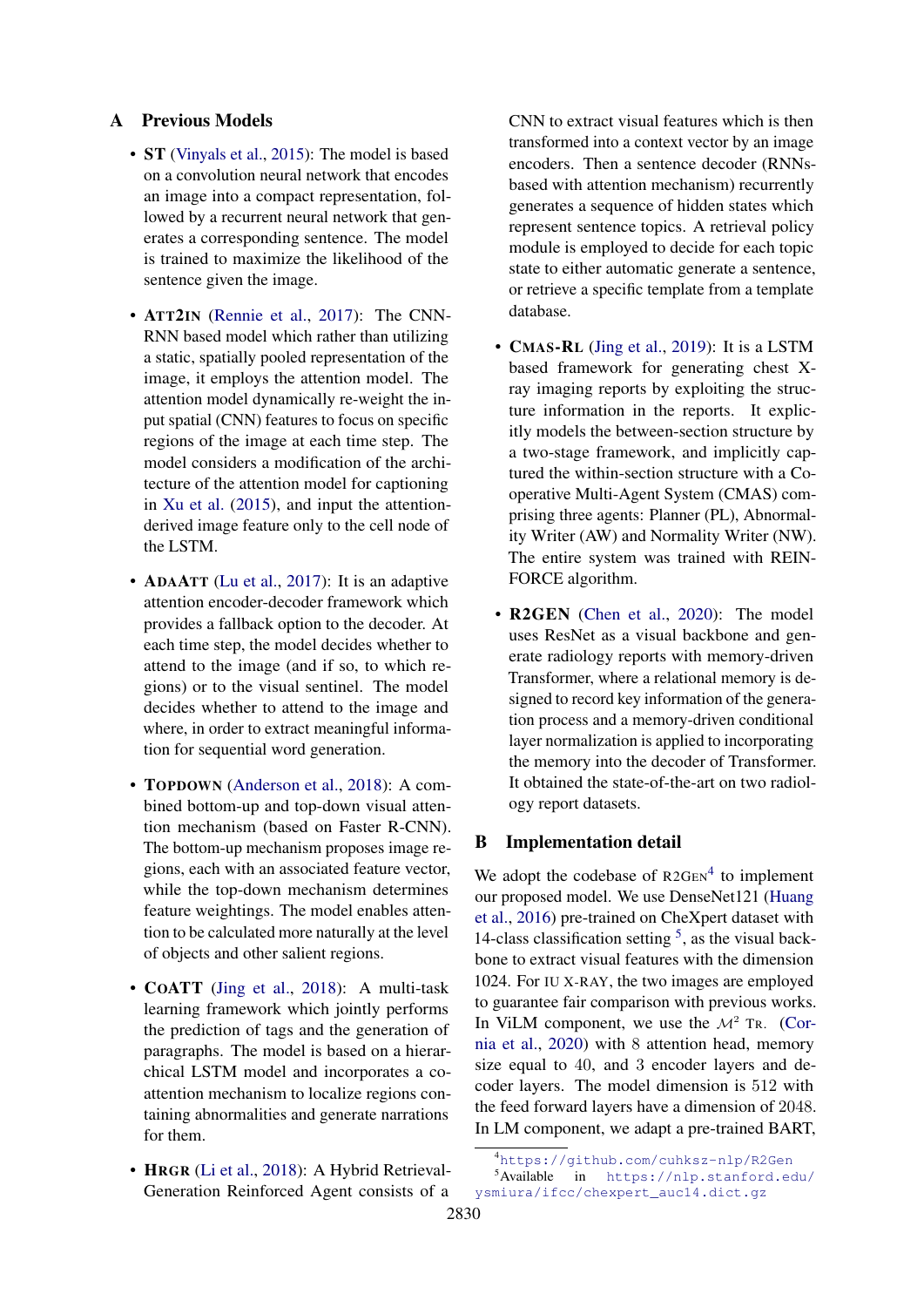$i.e.,$  bart-base<sup>[6](#page-7-0)</sup> for generation of final reports. The model is trained with the Adam optimiser with batch size of 16. The learning rates are set to  $5e-5$ and  $1e - 4$  for the visual extractor and the remaining parameters, respectively. The maximum length in IU X-RAY is set to 60 and in MIMIC-CXR is set to 100. Beam search with beam size of 3 and 5 is used to decode texts during experiments with IU X-RAY and MIMIC-CXR, respectively. The hyperparameters values are obtained by evaluation of the model with the best BLEU-4 score using the validation set of two benchmark datasets. We train the model using NVIDIA GeForce RTX 2080 Ti for 100 and 30 epochs with early stopping (patience=20) on IU X-RAY and MIMIC-CXR, respectively.

<span id="page-7-0"></span><sup>6</sup>Available in [https://huggingface.co/](https://huggingface.co/facebook/bart-base) [facebook/bart-base](https://huggingface.co/facebook/bart-base)